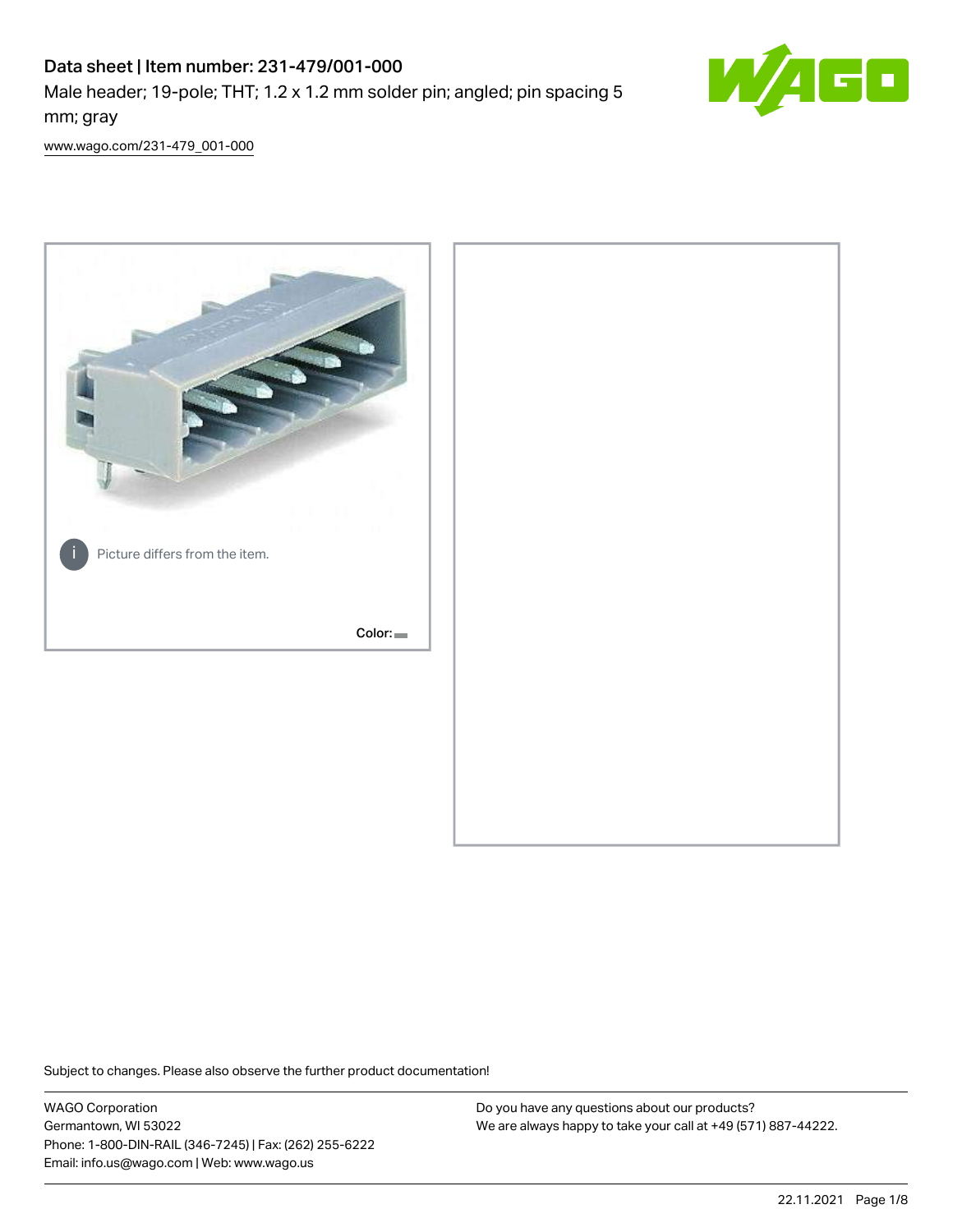



```
L = (pole no. -1) x pin spacing +8.2 mm
```
 $L_1 = L + 5$  mm

```
L_2 = L_1 + 7.4 mm
```
#### Item description

- Horizontal or vertical PCB mounting via straight or angled solder pins
- $\blacksquare$ 1.2 x 1.2 mm solder pins allow nominal current up to 16 A, enhancing stability of shorter headers
- **With coding fingers**

Subject to changes. Please also observe the further product documentation! Data

WAGO Corporation Germantown, WI 53022 Phone: 1-800-DIN-RAIL (346-7245) | Fax: (262) 255-6222 Email: info.us@wago.com | Web: www.wago.us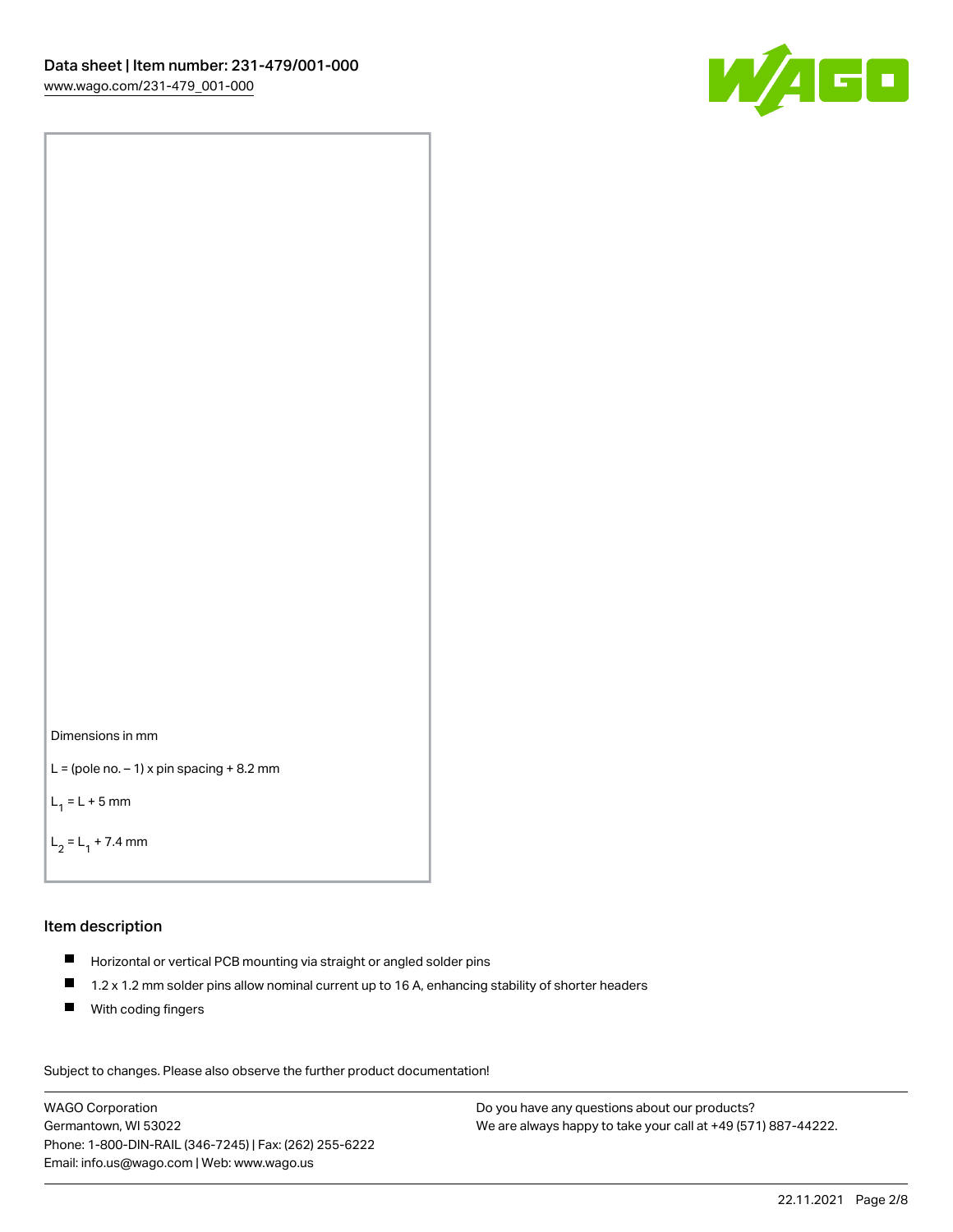

## Data Notes

| Safety information 1 | The <i>MCS – MULTI CONNECTION SYSTEM</i> includes connectors<br>without breaking capacity in accordance with DIN EN 61984. When<br>used as intended, these connectors must not be connected<br>/disconnected when live or under load. The circuit design should<br>ensure header pins, which can be touched, are not live when<br>unmated. |
|----------------------|--------------------------------------------------------------------------------------------------------------------------------------------------------------------------------------------------------------------------------------------------------------------------------------------------------------------------------------------|
| Variants:            | Other pole numbers<br>3.8 mm pin projection for male headers with straight solder pins<br>Gold-plated or partially gold-plated contact surfaces<br>Other versions (or variants) can be requested from WAGO Sales or<br>configured at https://configurator.wago.com/                                                                        |

# Electrical data

## IEC Approvals

| Ratings per                 | IEC/EN 60664-1                                                        |
|-----------------------------|-----------------------------------------------------------------------|
| Rated voltage (III / 3)     | 250 V                                                                 |
| Rated surge voltage (III/3) | 4 <sub>k</sub> V                                                      |
| Rated voltage (III/2)       | 320 V                                                                 |
| Rated surge voltage (III/2) | 4 <sub>kV</sub>                                                       |
| Nominal voltage (II/2)      | 630 V                                                                 |
| Rated surge voltage (II/2)  | 4 <sub>k</sub> V                                                      |
| Rated current               | 16A                                                                   |
| Legend (ratings)            | $(III / 2)$ $\triangle$ Overvoltage category III / Pollution degree 2 |

# UL Approvals

| Approvals per                  | UL 1059 |
|--------------------------------|---------|
| Rated voltage UL (Use Group B) | 300 V   |
| Rated current UL (Use Group B) | 15 A    |
| Rated voltage UL (Use Group D) | 300 V   |
| Rated current UL (Use Group D) | 10 A    |

## Ratings per UL

| Rated voltage UL 1977 | 600 V |
|-----------------------|-------|
| Rated current UL 1977 |       |

Subject to changes. Please also observe the further product documentation!

| <b>WAGO Corporation</b>                                | Do you have any questions about our products?                 |
|--------------------------------------------------------|---------------------------------------------------------------|
| Germantown, WI 53022                                   | We are always happy to take your call at +49 (571) 887-44222. |
| Phone: 1-800-DIN-RAIL (346-7245)   Fax: (262) 255-6222 |                                                               |
| Email: info.us@wago.com   Web: www.wago.us             |                                                               |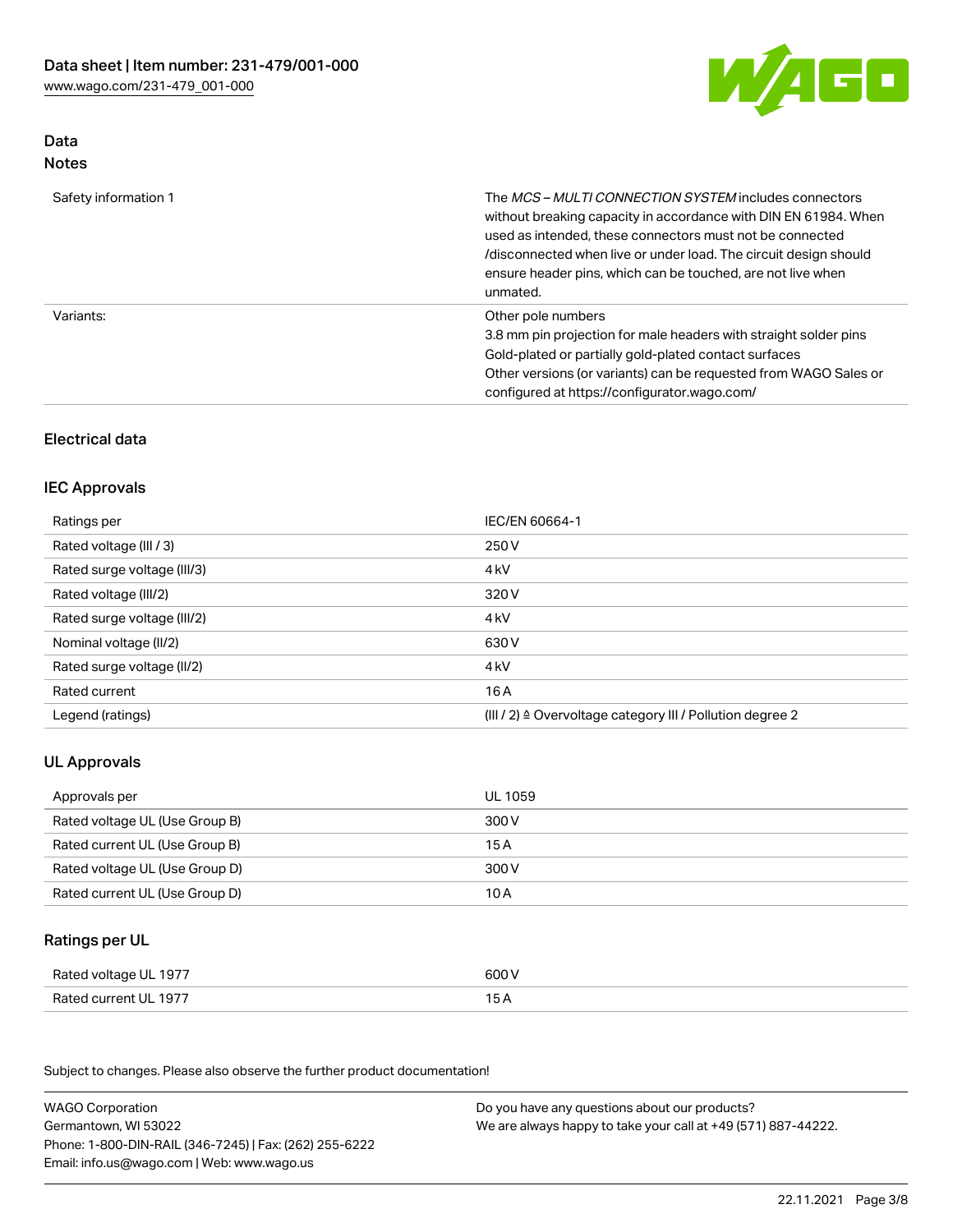

## CSA Approvals

| Approvals per                   | CSA   |
|---------------------------------|-------|
| Rated voltage CSA (Use Group B) | 300 V |
| Rated current CSA (Use Group B) | 15 A  |
| Rated voltage CSA (Use Group D) | 300 V |
| Rated current CSA (Use Group D) | 10 A  |

# Connection data

| Total number of potentials |  |
|----------------------------|--|
| Number of connection types |  |
| Number of levels           |  |

#### Connection 1

| Number of poles |  |
|-----------------|--|
|                 |  |

# Physical data

| Pin spacing                          | 5 mm / 0.197 inch    |
|--------------------------------------|----------------------|
| Width                                | 98.2 mm / 3.866 inch |
| Height                               | 12.2 mm / 0.48 inch  |
| Height from the surface              | 8.4 mm / 0.331 inch  |
| Depth                                | 12 mm / 0.472 inch   |
| Solder pin length                    | 3.8 <sub>mm</sub>    |
| Solder pin dimensions                | $1.2 \times 1.2$ mm  |
| Drilled hole diameter with tolerance | $17^{(+0.1)}$ mm     |

# Plug-in connection

| Contact type (pluggable connector) | Male connector/plug |
|------------------------------------|---------------------|
| Connector (connection type)        | for PCB             |
| Mismating protection               | No                  |
| Mating direction to the PCB        | 0°                  |
| Locking of plug-in connection      | Without             |

## PCB contact

| PCB Contact            |                                          |
|------------------------|------------------------------------------|
| Solder pin arrangement | over the entire male connector (in-line) |

Subject to changes. Please also observe the further product documentation!

| <b>WAGO Corporation</b>                                | Do you have any questions about our products?                 |
|--------------------------------------------------------|---------------------------------------------------------------|
| Germantown, WI 53022                                   | We are always happy to take your call at +49 (571) 887-44222. |
| Phone: 1-800-DIN-RAIL (346-7245)   Fax: (262) 255-6222 |                                                               |
| Email: info.us@wago.com   Web: www.wago.us             |                                                               |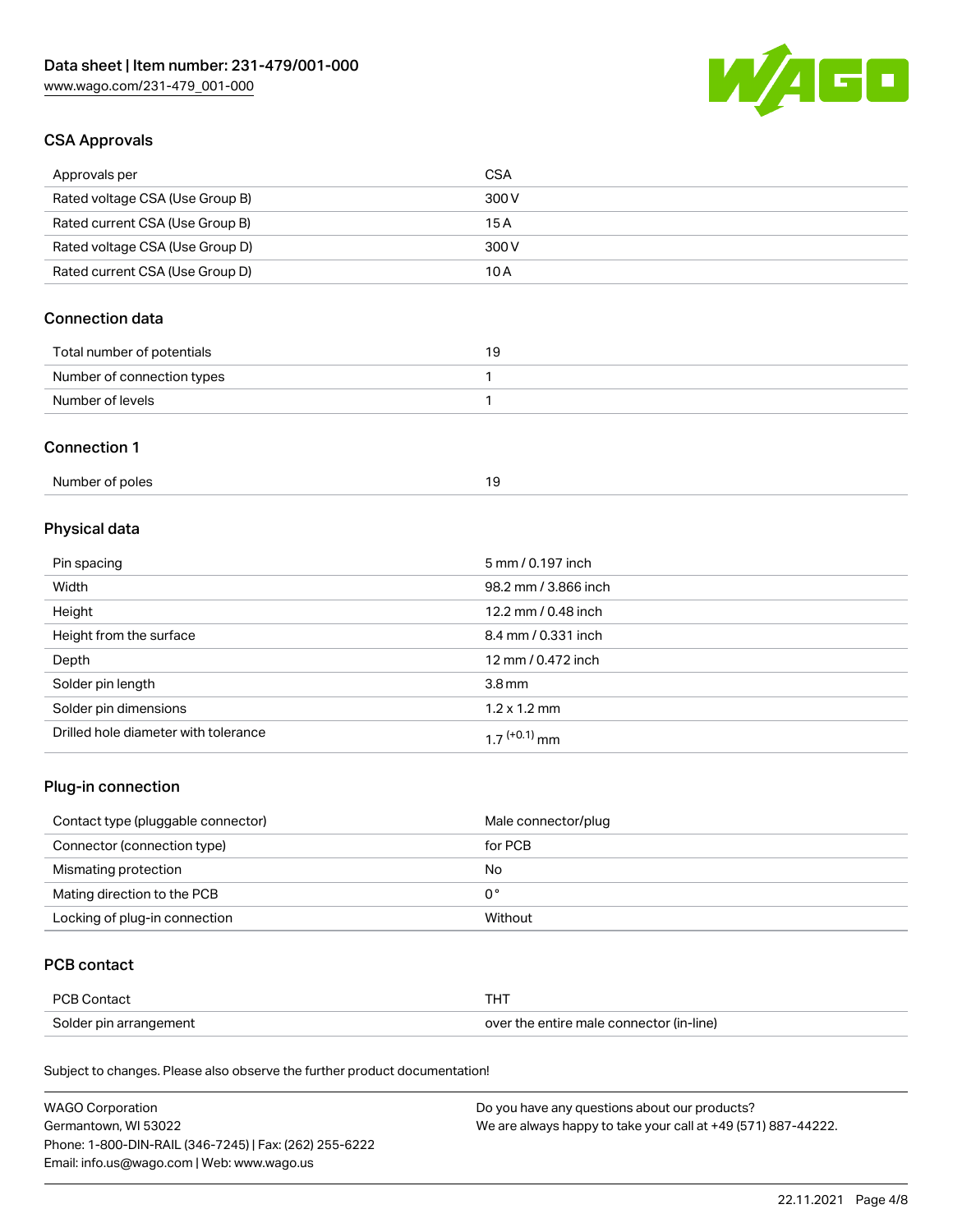

Number of solder pins per potential 1

### Material data

| Color                       | gray                                    |
|-----------------------------|-----------------------------------------|
| Material group              |                                         |
| Insulation material         | Polyamide (PA66)                        |
| Flammability class per UL94 | V <sub>0</sub>                          |
| Contact material            | Electrolytic copper ( $E_{\text{Cu}}$ ) |
| Contact plating             | tin-plated                              |
| Fire load                   | $0.105 \mathrm{MJ}$                     |
| Weight                      | 7.1 <sub>g</sub>                        |

## Environmental requirements

Limit temperature range  $-60... +100$  °C

### Commercial data

| Product Group         | 3 (Multi Conn. System) |  |
|-----------------------|------------------------|--|
| PU (SPU)              | 50 Stück               |  |
| Packaging type        | box                    |  |
| Country of origin     | PL                     |  |
| <b>GTIN</b>           | 4044918930871          |  |
| Customs tariff number | 8536694040             |  |

## Approvals / Certificates

#### Country specific Approvals

| Logo | Approval                               | <b>Additional Approval Text</b> | Certificate<br>name |
|------|----------------------------------------|---------------------------------|---------------------|
|      | <b>CB</b><br>DEKRA Certification B.V.  | IEC 61984                       | NL-39756            |
|      | <b>CSA</b><br>DEKRA Certification B.V. | C <sub>22.2</sub>               | 1466354             |

#### Ship Approvals

|      | ABS      | -                        | -91                    |
|------|----------|--------------------------|------------------------|
| Logo | Approval | Additional Approval Text | name                   |
|      |          |                          | $\cdot$<br>ੋ°rtificate |

Subject to changes. Please also observe the further product documentation!

| WAGO Corporation                                       | Do you have any questions about our products?                 |
|--------------------------------------------------------|---------------------------------------------------------------|
| Germantown, WI 53022                                   | We are always happy to take your call at +49 (571) 887-44222. |
| Phone: 1-800-DIN-RAIL (346-7245)   Fax: (262) 255-6222 |                                                               |
| Email: info.us@wago.com   Web: www.wago.us             |                                                               |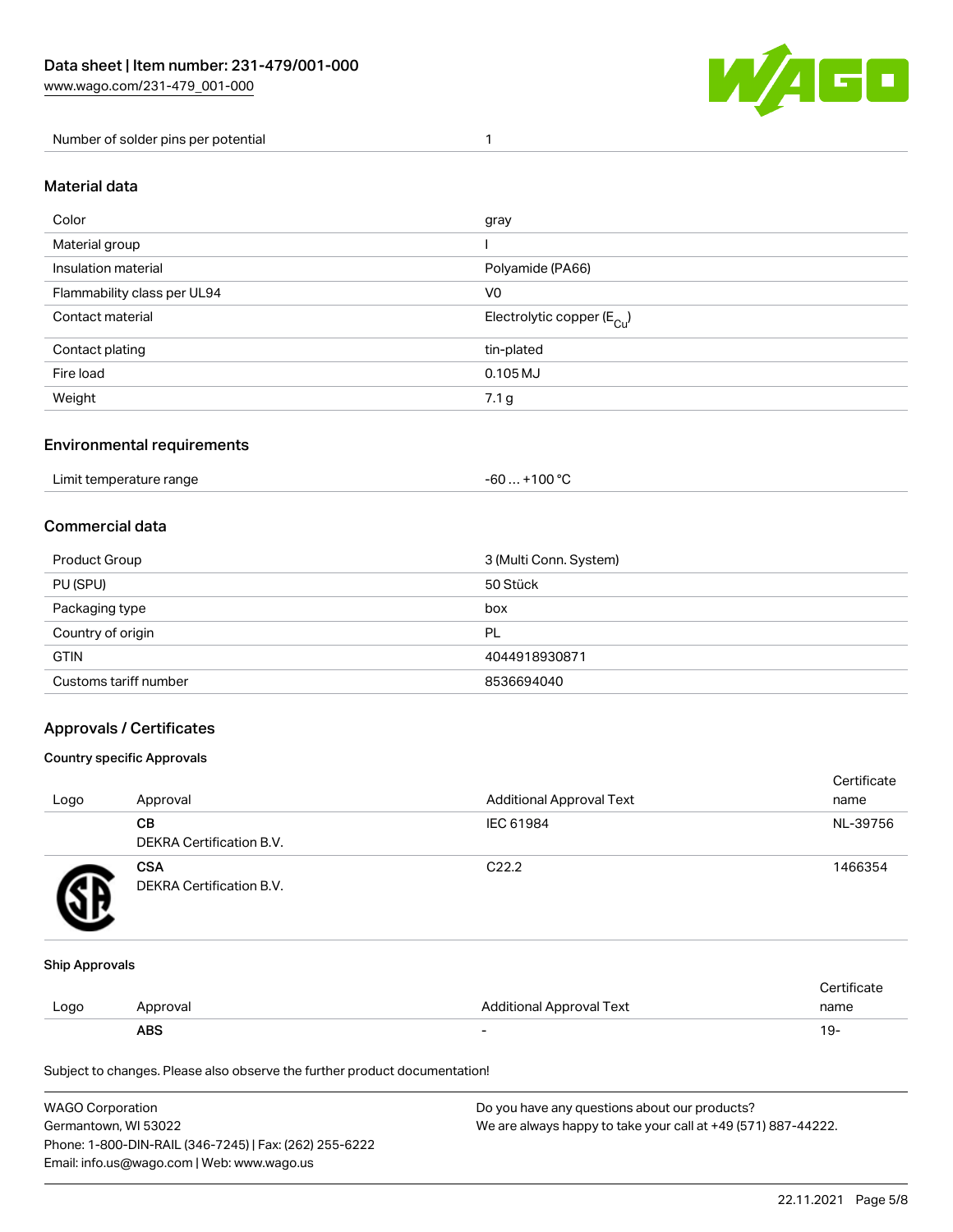

| <b>ABS</b>          | American Bureau of Shipping                             |                                 | HG1869876-<br><b>PDA</b> |
|---------------------|---------------------------------------------------------|---------------------------------|--------------------------|
| <b>BUNEAU</b>       | BV<br>Bureau Veritas S.A.                               | <b>IEC 60998</b>                | 11915/D0<br>BV           |
|                     | <b>DNV GL</b><br>Det Norske Veritas, Germanischer Lloyd | -                               | TAE000016Z               |
| <b>UL-Approvals</b> |                                                         |                                 |                          |
| Logo                | Approval                                                | <b>Additional Approval Text</b> | Certificate<br>name      |
|                     | UL<br>Underwriters Laboratories Inc.                    | <b>UL 1059</b>                  | E45172                   |
|                     | UR<br>Underwriters Laboratories Inc.                    | <b>UL 1977</b>                  | E45171                   |

# **Counterpart**

79

| <b>CALLES</b> | Item no.231-119/026-000<br>Female plug; 19-pole; 12 AWG max; pin spacing 5 mm; 1 conductor per pole; gray | www.wago.com/231-119/026-000 |
|---------------|-----------------------------------------------------------------------------------------------------------|------------------------------|
|               |                                                                                                           |                              |

#### Optional accessories

| Coding                   |                                                                  |                      |
|--------------------------|------------------------------------------------------------------|----------------------|
| Intermediate plate       |                                                                  |                      |
|                          | Item no.: 231-500<br>Spacer; for formation of groups; light gray | www.wago.com/231-500 |
| Coding                   |                                                                  |                      |
| <b>Contract Contract</b> | Item no.: 231-129<br>Coding key; snap-on type; light gray        | www.wago.com/231-129 |

Subject to changes. Please also observe the further product documentation!

WAGO Corporation Germantown, WI 53022 Phone: 1-800-DIN-RAIL (346-7245) | Fax: (262) 255-6222 Email: info.us@wago.com | Web: www.wago.us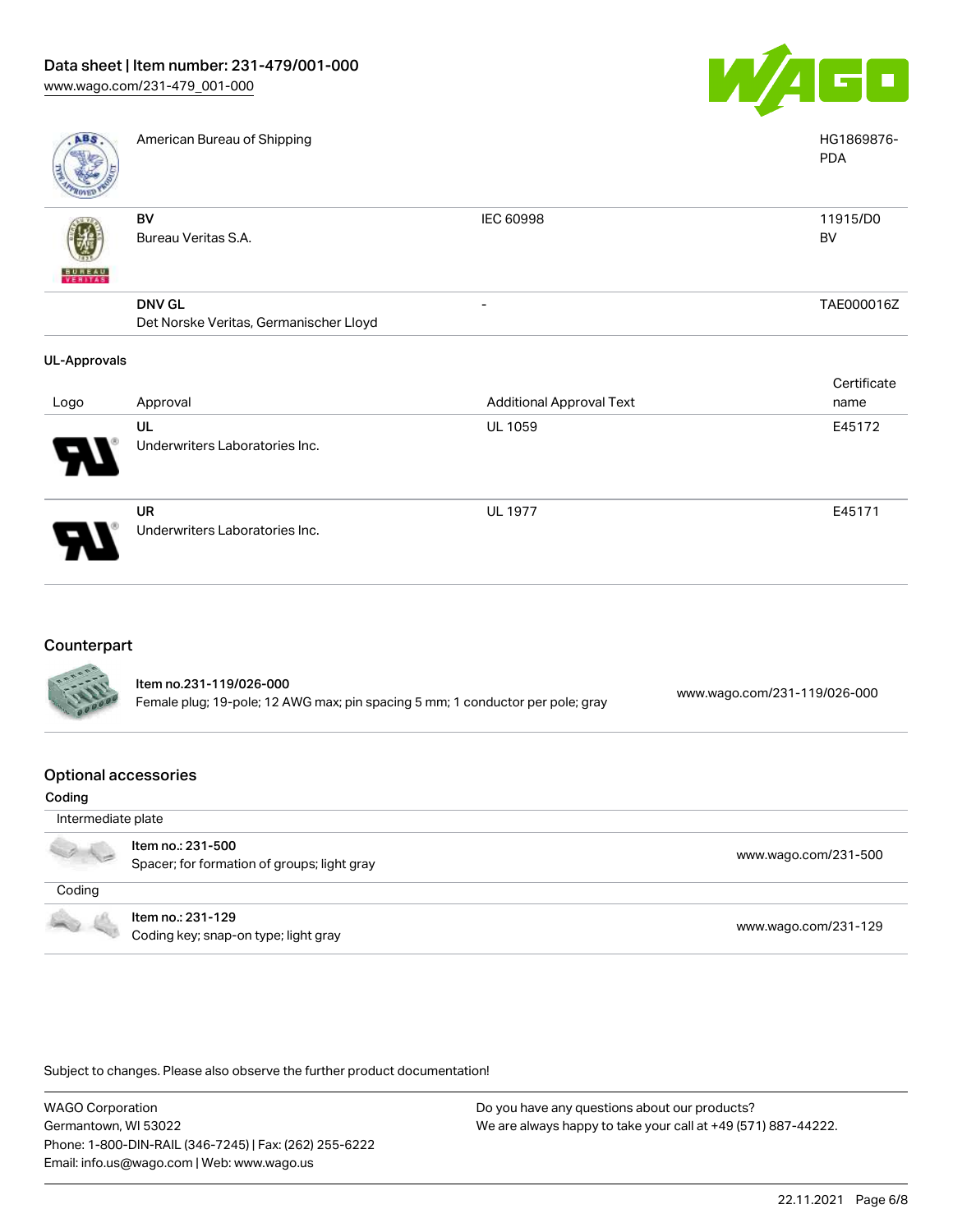

### Downloads Documentation

| <b>Additional Information</b> |            |        |          |
|-------------------------------|------------|--------|----------|
| Technical explanations        | 2019 Apr 3 | pdf    | Download |
|                               |            | 2.0 MB |          |

#### CAD files

#### CAE data

| EPLAN Data Portal 231-479/001-000 | URL | Download |
|-----------------------------------|-----|----------|
| EPLAN Data Portal 231-479/001-000 | URL | Download |
| ZUKEN Portal 231-479/001-000      | URL | Download |

#### PCB Design

| Symbol and Footprint 231-479/001-000                                                | URL | Download |
|-------------------------------------------------------------------------------------|-----|----------|
| CAx data for your PCB design, consisting of "schematic symbols and PCB footprints", |     |          |
| allow easy integration of the WAGO component into your development environment.     |     |          |

Supported formats:

- $\blacksquare$ Accel EDA 14 & 15
- $\blacksquare$ Altium 6 to current version
- $\blacksquare$ Cadence Allegro
- $\blacksquare$ **DesignSpark**
- П Eagle Libraries
- $\blacksquare$ KiCad
- $\blacksquare$ Mentor Graphics BoardStation
- $\blacksquare$ Mentor Graphics Design Architect
- $\blacksquare$ Mentor Graphics Design Expedition 99 and 2000
- $\blacksquare$ OrCAD 9.X PCB and Capture
- $\blacksquare$ PADS PowerPCB 3, 3.5, 4.X, and 5.X
- $\blacksquare$ PADS PowerPCB and PowerLogic 3.0
- $\blacksquare$ PCAD 2000, 2001, 2002, 2004, and 2006
- $\blacksquare$ Pulsonix 8.5 or newer
- $\blacksquare$ STL

Subject to changes. Please also observe the further product documentation!

WAGO Corporation Germantown, WI 53022 Phone: 1-800-DIN-RAIL (346-7245) | Fax: (262) 255-6222 Email: info.us@wago.com | Web: www.wago.us